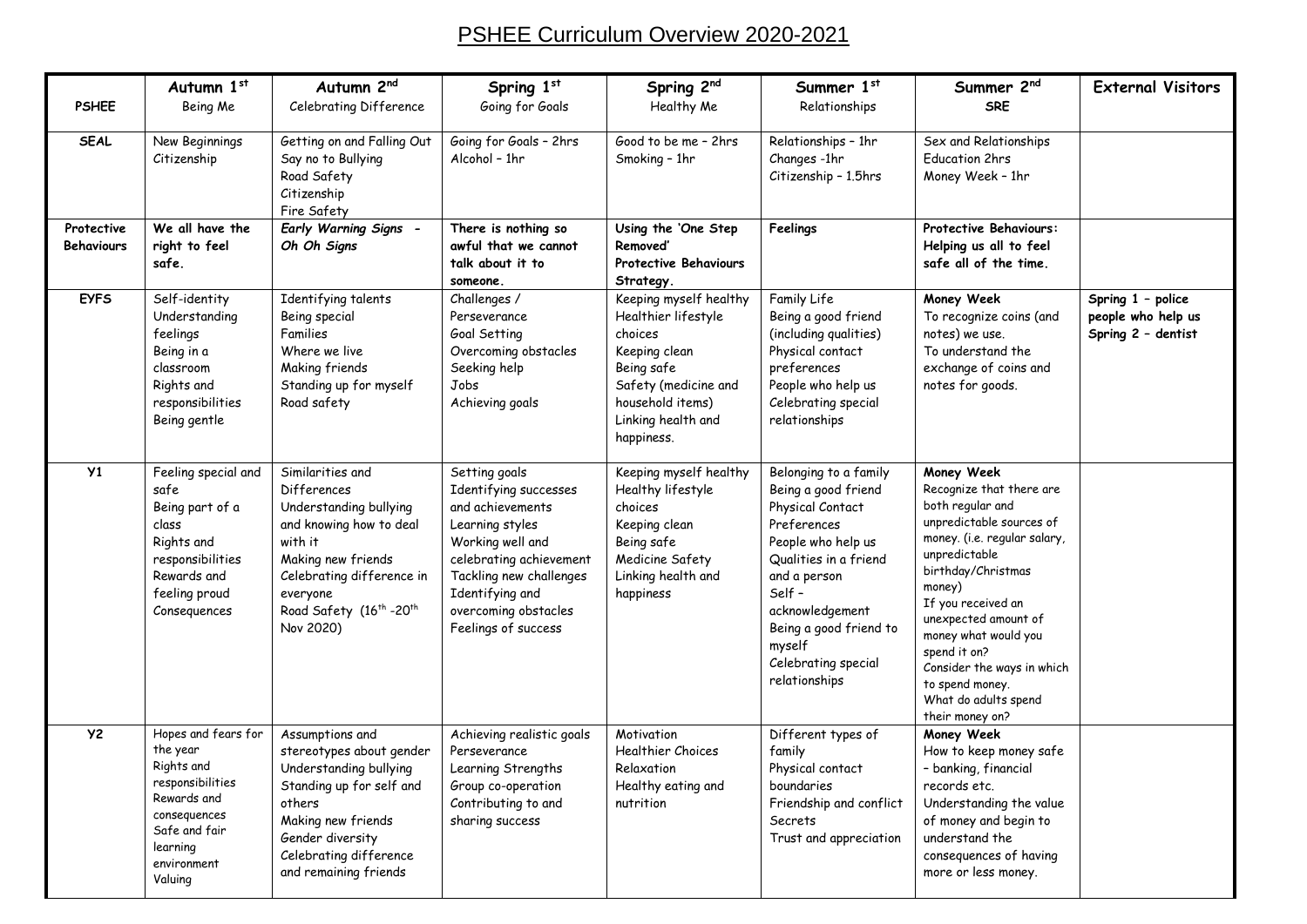|                                 | contributions<br>Choices<br>Recognising feelings                                                                                                                                                                                 |                                                                                                                                                                                                                                   |                                                                                                                                                                                                                           |                                                                                                                                                                                                                          |                                                                                                                                                                                                                                                                                                                            |                                                                                                                                                                                                                                                        |                          |
|---------------------------------|----------------------------------------------------------------------------------------------------------------------------------------------------------------------------------------------------------------------------------|-----------------------------------------------------------------------------------------------------------------------------------------------------------------------------------------------------------------------------------|---------------------------------------------------------------------------------------------------------------------------------------------------------------------------------------------------------------------------|--------------------------------------------------------------------------------------------------------------------------------------------------------------------------------------------------------------------------|----------------------------------------------------------------------------------------------------------------------------------------------------------------------------------------------------------------------------------------------------------------------------------------------------------------------------|--------------------------------------------------------------------------------------------------------------------------------------------------------------------------------------------------------------------------------------------------------|--------------------------|
|                                 | Autumn 1st                                                                                                                                                                                                                       | Autumn 2nd                                                                                                                                                                                                                        | Spring 1st                                                                                                                                                                                                                | Spring 2nd                                                                                                                                                                                                               | Summer 1st                                                                                                                                                                                                                                                                                                                 | Summer 2nd                                                                                                                                                                                                                                             | <b>External Visitors</b> |
| <b>PSHEE</b>                    | Being Me                                                                                                                                                                                                                         | Celebrating Difference                                                                                                                                                                                                            | Going for Goals                                                                                                                                                                                                           | Healthy Me                                                                                                                                                                                                               | Relationships                                                                                                                                                                                                                                                                                                              | <b>SRE</b>                                                                                                                                                                                                                                             |                          |
| <b>SEAL</b>                     | New Beginnings<br>Citizenship                                                                                                                                                                                                    | Getting on and Falling Out<br>Say no to Bullying<br>Road Safety<br>Citizenship<br>Fire Safety                                                                                                                                     | Going for Goals - 2hrs<br>Alcohol - 1hr                                                                                                                                                                                   | Good to be me - 2hrs<br>Smoking - 1hr                                                                                                                                                                                    | Relationships - 1hr<br>Changes-1hr<br>Citizenship - 1.5hrs                                                                                                                                                                                                                                                                 | Sex and Relationships Education<br>2hrs<br>Money Week - 1hr                                                                                                                                                                                            |                          |
| Protective<br><b>Behaviours</b> | We all have the right<br>to feel safe.                                                                                                                                                                                           | Early Warning Signs - Oh Oh<br>Signs                                                                                                                                                                                              | There is nothing so awful that<br>we cannot talk about it to<br>someone.                                                                                                                                                  | Using the 'One Step Removed'<br><b>Protective Behaviours</b><br>Strategy.                                                                                                                                                | Feelings                                                                                                                                                                                                                                                                                                                   | Protective Behaviours:<br>Helping us all to feel safe all of<br>the time.                                                                                                                                                                              |                          |
| Y3                              | Setting personal<br>goals<br>Self-identity and<br>worth<br>Positivity in<br>challenges<br>Rules, rights and<br>responsibilities<br>Rewards and<br>consequences<br>Responsible<br>choices<br>See things from<br>other's viewpoint | Families and their<br>differences<br>Family conflict and how to<br>manage it (child -<br>centred)<br>Witnessing bullying and<br>how to solve it<br>Recognising how words<br>can be hurtful<br>Giving and receiving<br>compliments | Difficult challenges and<br>achieving success<br>Dreams and ambitions<br>New challenges<br>Motivation and<br>enthusiasm<br>Recognising and trying to<br>overcome setbacks<br>Evaluating how we learn<br>Managing feelings | Fxercise<br>Fitness challenges<br>Food labelling and<br>healthy swaps<br>Attitudes towards<br>drugs<br>Keeping safe (online<br>and offline scenarios)<br>Respect for myself and<br>others<br>Healthy and safe<br>choices | Family roles and<br>responsibilities<br>Friendships and<br>negotiation<br>Keeping safe online and<br>who to ask for help<br>Being a global citizen<br>Being aware of how my<br>choices affect others<br>Awareness of how<br>other children have<br>different lives<br>Expressing<br>appreciation for family<br>and friends | Money Week<br>To understand that<br>there are different<br>forms of payment i.e.<br>coupons and vouchers.<br>To understand that<br>there are different ways<br>of savings and keeping<br>records i.e. Savings<br>accounts.<br>Simple budgeting         |                          |
| <b>Y4</b>                       | Being part of a<br>class<br>Being a school<br>citizen<br>Rights,<br>responsibilities<br>and democracy<br>Rewards and<br>consequences<br>Group decision<br>making<br>Having a voice<br>What motivates<br>behaviour                | Challenging assumptions<br>Judging by appearance<br>Accepting self and others<br>Understanding influences<br>Understanding bullying<br>Problem Solving<br>Identifying how special<br>and unique everyone is                       | Hopes and dreams<br>Overcoming<br>disappointment<br>Creating new realistic<br>dreams<br>Achieving goals<br>Working in a group<br>Celebrating contributions<br>Resilience<br>Positive attitudes                            | Healthier friendships<br>Group dynamics<br>Smoking<br>Alcohol<br>Assertiveness<br>Peer pressure<br>Celebrating inner<br>strength                                                                                         | Jealousy<br>Love and loss<br>Memories of loved ones<br>Getting on and falling<br>out<br>Showing appreciation<br>to people and animals                                                                                                                                                                                      | Money Week<br>To have an understanding<br>of saving for the future,<br>thinking and planning<br>ahead and to have a basic<br>understanding of<br>deferred payment.<br>To make considered<br>decisions about spending,<br>balancing wants and<br>needs. |                          |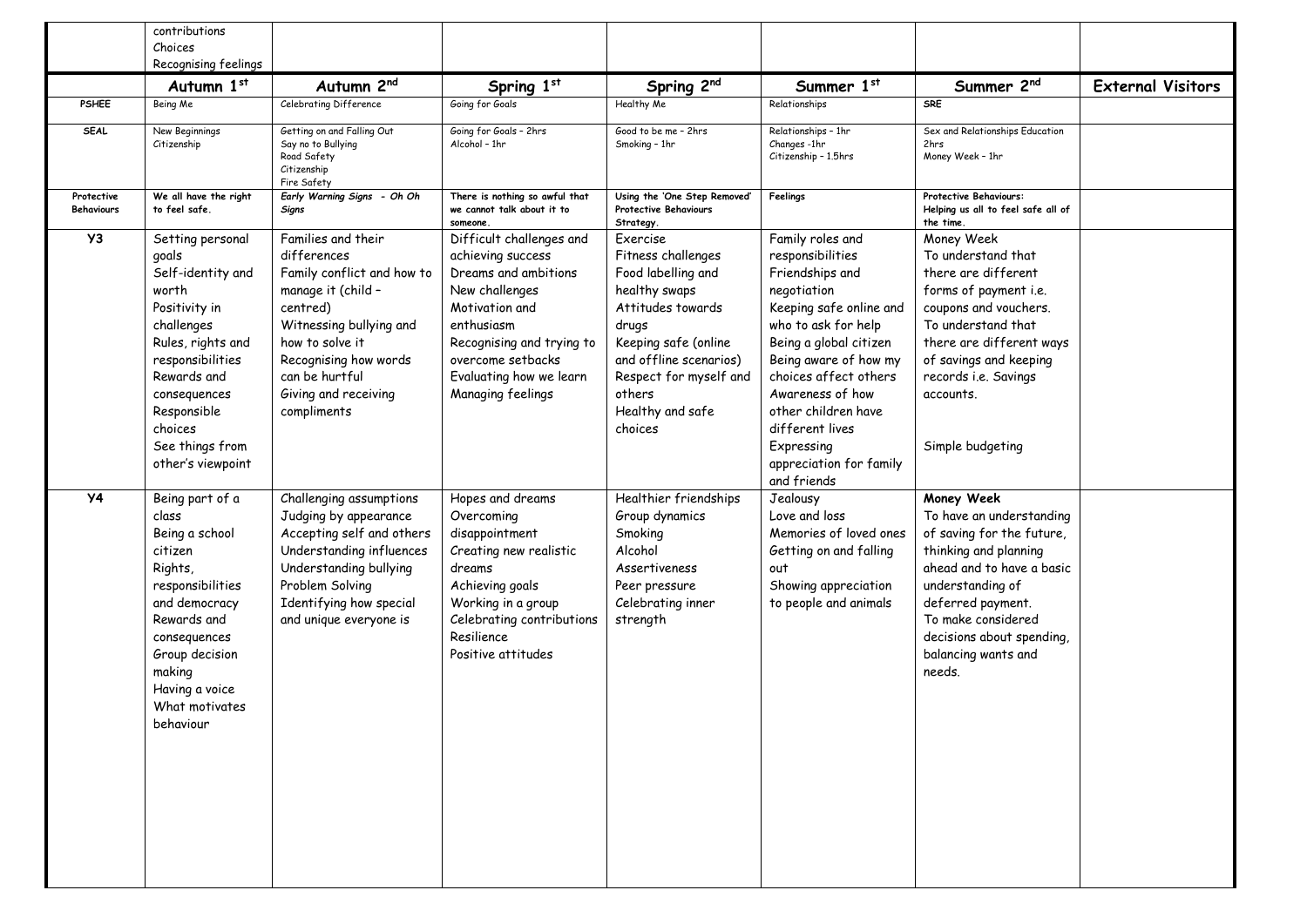|                                 | Autumn 1st                                                                                                                                                                                                                                                            | Autumn 2nd                                                                                                                                                                                       | Spring 1st                                                                                                                                                                                    | Spring 2nd                                                                                                                                                                         | Summer 1st                                                                                                                                                                                                                                      | Summer 2nd                                                                                                                                                                                                                                                                                                                                                                                                                                                                                        | <b>External Visitors</b>                                                                                                        |
|---------------------------------|-----------------------------------------------------------------------------------------------------------------------------------------------------------------------------------------------------------------------------------------------------------------------|--------------------------------------------------------------------------------------------------------------------------------------------------------------------------------------------------|-----------------------------------------------------------------------------------------------------------------------------------------------------------------------------------------------|------------------------------------------------------------------------------------------------------------------------------------------------------------------------------------|-------------------------------------------------------------------------------------------------------------------------------------------------------------------------------------------------------------------------------------------------|---------------------------------------------------------------------------------------------------------------------------------------------------------------------------------------------------------------------------------------------------------------------------------------------------------------------------------------------------------------------------------------------------------------------------------------------------------------------------------------------------|---------------------------------------------------------------------------------------------------------------------------------|
| <b>PSHEE</b>                    | Being Me                                                                                                                                                                                                                                                              | Celebrating Difference                                                                                                                                                                           | Going for Goals                                                                                                                                                                               | Healthy Me                                                                                                                                                                         | Relationships                                                                                                                                                                                                                                   | <b>SRE</b>                                                                                                                                                                                                                                                                                                                                                                                                                                                                                        |                                                                                                                                 |
| <b>SEAL</b>                     | New Beginnings<br>Citizenship                                                                                                                                                                                                                                         | Getting on and Falling Out<br>Say no to Bullying<br>Road Safety<br>Citizenship<br>Fire Safety                                                                                                    | Going for Goals - 2hrs<br>Alcohol - 1hr                                                                                                                                                       | Good to be me - 2hrs<br>Smoking - 1hr                                                                                                                                              | Relationships - 1hr<br>Changes-1hr<br>Citizenship - 1.5hrs                                                                                                                                                                                      | Sex and Relationships Education<br>2hrs<br>Money Week - 1hr                                                                                                                                                                                                                                                                                                                                                                                                                                       |                                                                                                                                 |
| Protective<br><b>Behaviours</b> | We all have the right<br>to feel safe.                                                                                                                                                                                                                                | Early Warning Signs - Oh Oh<br>Signs                                                                                                                                                             | There is nothing so awful that<br>we cannot talk about it to<br>someone.                                                                                                                      | Using the 'One Step Removed'<br><b>Protective Behaviours</b><br>Strategy.                                                                                                          | Feelings                                                                                                                                                                                                                                        | Protective Behaviours:<br>Helping us all to feel safe all of<br>the time.                                                                                                                                                                                                                                                                                                                                                                                                                         |                                                                                                                                 |
| Y <sub>5</sub>                  | Planning for the<br>year ahead<br>Being a citizen<br>Rights and<br>responsibilities<br>Rewards and<br>consequences<br>How behaviour<br>affects groups<br>Democracy, having<br>a voice,<br>participating                                                               | Cultural differences, how<br>they can cause conflict<br>Racism<br>Rumours and name calling<br>Types of bullying<br>Material wealth and<br>happiness<br>Enjoying and respecting<br>other cultures | Future dreams<br>Jobs and careers<br>Dream job and how to<br>get there<br>Goals in different<br>cultures<br>Supporting others<br>(charity)<br>Motivation                                      | Smoking incl vaping<br>Alcohol<br>Alcohol and anti-social<br>behaviour<br>Emergency Aid<br>Body image<br>Relationships with food<br>Healthy choices<br>Motivation and<br>behaviour | Self-recognition and<br>self-worth<br>Building self-esteem<br>Safer online<br>communities<br>Rights and<br>responsibilities online<br>Online gaming<br>Reducing screen time<br>Dangers of online<br>grooming<br>SMARRT internet<br>safety rules | Money Week<br>LO To understand where<br>money comes from and<br>interest rates<br>Understand earnings as<br>payments for work -<br>what if you don't work?<br>Pensions /unemployment<br>Introduce principles of<br>making money from<br>savings<br>To understand money<br>choices (focus on debt)<br>Debate planed: managed<br>v unplanned unmanaged<br>Best buys in various<br>circumstances (provide<br>children with various<br>financial circumstances<br>and discuss manageable<br>payments) | Summer 1<br>RSPCA - Speak out-<br>Stay safe programme                                                                           |
| <b>Y6</b>                       | Identifying goals<br>for the year<br>Global citizenship<br>Children's<br>universal rights<br>Feeling welcome<br>and valued<br>Choices,<br>consequences and<br>rewards<br>Group dynamics<br>Democracy, having<br>a voice<br>Anti-social<br>behaviour<br>Role-modelling | Perceptions of normality<br>Understanding disability<br>Power struggles<br>Understanding bullying<br>Inclusion / exclusion<br>Differences as conflict.<br>difference as celebration<br>Empathy   | Personal learning goals in<br>and out of school<br>Success criteria<br>Emotions in success<br>Making a difference in<br>the world<br>Motivation<br>Recognising<br>achievements<br>Compliments | Taking personal<br>responsibility<br>How substances affect<br>the body<br>Exploitation - county<br>lines, gang culture<br>Emotional and mental<br>health<br>Managing stress        | Mental health<br>Identifying mental<br>health worries and<br>sources of support<br>Love and loss<br>Managing feelings<br>Power can control<br>Assertiveness<br>Technology safety<br>Take responsibility<br>with technology use                  | The importance of money<br>Money Week<br>To understand about<br>house hold expenses. E.g.<br>regular commitments and<br>deductions.<br>Consider the ethical<br>dimensions of financial<br>decisions and the<br>variance in standards of<br>living across time and<br>place.                                                                                                                                                                                                                       | Summer 1<br>RSPCA - Speak out-<br>Stay safe programme<br>Magistrate visiting<br>speaker<br><b>Houses of Parliament</b><br>visit |